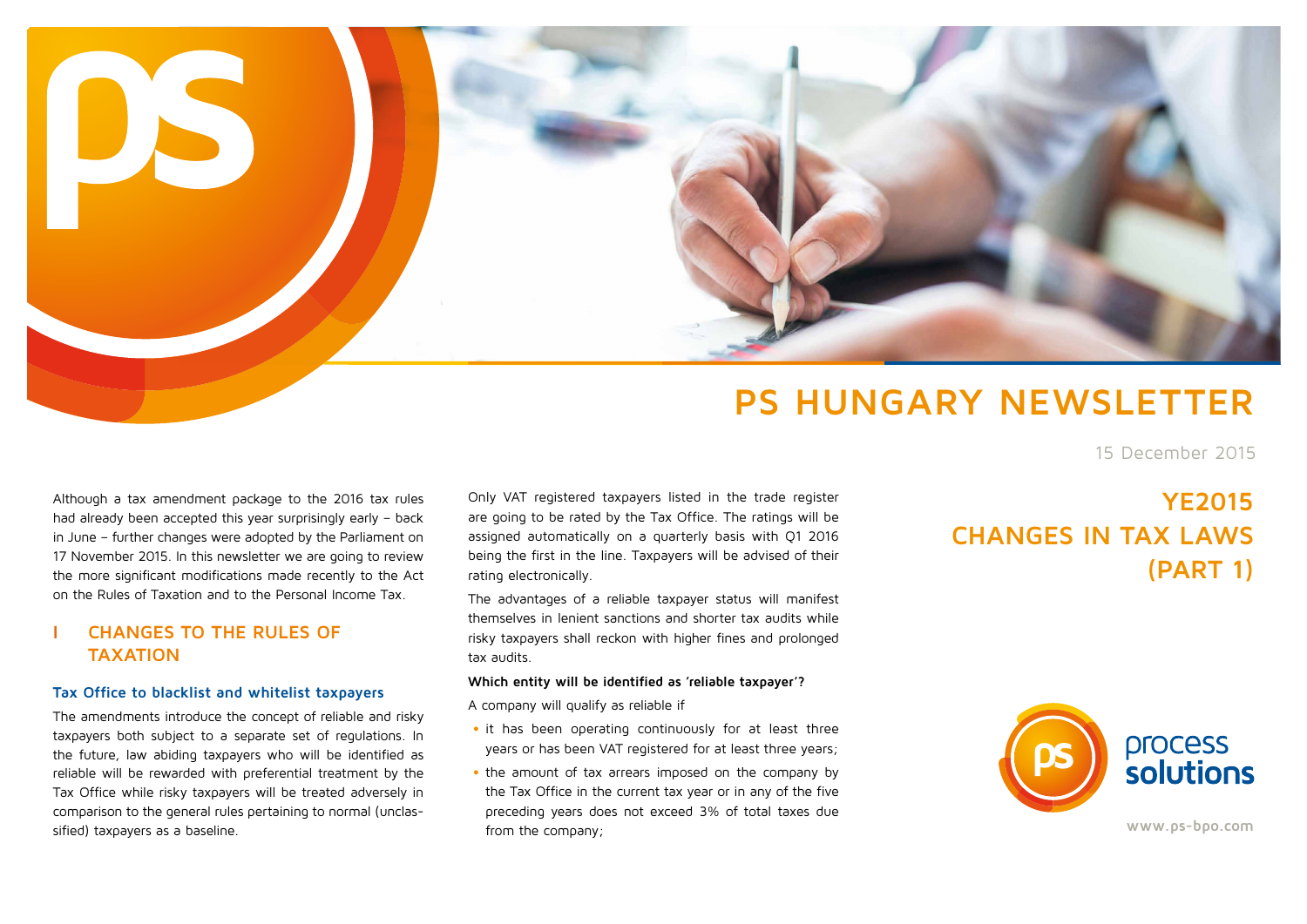- no collection procedures were initiated against the company by the Tax Office in the current year or in any of the five preceding years;
- it was not subject to winding up, bankruptcy or cancellation procedure in the current year and in any of the five preceding years;
- the net balances due on its tax obligations do not exceed HUF 500,000 on the first day of the quarter:
- its tax number was not suspended in the current year and in any of the five preceding years;
- it was not subject to the procedure of tax number cancellation in the current year and in any of the five preceding years;
- the amount of default penalty that become due in the two years preceding the current year did not exceed 1% of total taxes due for the current year;
- it was not placed under enhanced regulatory supervision in the current year and in any of the five preceding years;
- it is not blacklisted as risky taxpayer.

Taxpayers have to meet all the above conditions in order to obtain a 'reliable' rating.

#### **Which entity will be blacklisted as 'risky taxpayer'?**

Companies

- included in the public list of taxpayers with large amount of tax arrears or tax debt;
- included in the public list of taxpayers employing unregistered employee;
- whose business premises were closed down by the Tax Office more than once within the interval of one year

will be classified as 'risky taxpayers'.

Fulfilling just one single condition of the above is already sufficient to bring about a 'risky' classification. The 'risky taxpayer' status persists for one year from the fulfilment of the condition except when it is due to tax arrears or tax debt as in these latter cases the Tax Office will cancel the classification in the quarter following the financial settlement. Taxpayers under liquidation, winding-up or cancellation procedures will not be rated and will not face the legal consequences either.

#### **Tax registration procedure to become more strict**

Since 2012, instead of being granted automatically, tax numbers are only issued upon a risk assessment process performed by the Tax Office beforehand. During this so-called tax registration procedure the Tax Office shall refuse to issue a tax number if the taxpayer's shareholder or executive officer currently holds or previously held executive position or shares in an already existing company with delinquent tax liabilities in excess of HUF 15M (or HUF 30M in case of larger taxpayers).

As of 2016 the above thresholds will be lowered to HUF 5M and HUF 10M respectively meaning that the Tax Office will be able to reject to issue a tax number also on lesser grounds.

Moreover, in the future managers (in addition to executive officers, to members entitled to represent the company, and to majority owners) will also be screened during the risk assessment process of the tax registration procedure.

#### **Good Standing Status database**

It is still possible to apply for registration in the good standing status database. The law clarifies that the Tax Office will accept the application if the taxpayer is suited for all prescribed conditions on the last day of month in which the application is submitted.

In the event of incidental cancellation from the database the taxpayer will be given a window of 8 days to comment on the action of the Tax Office, which in turn will also have 8 days to reconsider.

#### **Non-compliance, mistake**

In the future, failure to comply with notification, filing or reporting obligations will only trigger a reminder from the Tax Office for taxpayers not obliged to be listed in the trade register, merely setting a deadline to fulfil the obligation or to remedy the mistake. Taxpayers will only be penalized upon repeated non-compliance.

#### **Surcharge-free instalments**

The maximum amount of income tax liability that will be possible to pay in instalments without any surcharge will be increased from HUF 150,000 to HUF 200,000 for individuals. In addition, the instalment payment facility will also be made available to settle health care contribution liability.

#### **Integration of current accounts**

As of 1 January 2016 tax and customs liabilities will be tracked on a single current account (balances are currently being captured on separate accounts). Pursuant to a last minute amendment on 17 November 2015, this change will not entail new administrative burden for taxpayers: unless revoked, the existing proxies granting access to the tax accounts will extend also to the customs accounts.

Good standing certificates will still have to be requested from the Tax Office, and will come with an extended data content to include public dues under collection or retention status.

### **II CHANGES TO PERSONAL INCOME TAX**

#### **Facilitated return filing**

Of all the adjustments made to the personal income tax regime the simplifications introduced to tax return filing shall deserve our first highlight.

The 'tax return statement' and the 'draft tax return' (to be introduced from 1 January 2016 and 1 January 2017 respectively) will replace the currently existing legal instruments of 'tax declaration statement' and 'simplified tax return'. However, these latter filing methods can still be employed to declare earnings for 2015.

The tax return statement can already be submitted for income earned in 2015. However, only a well-defined circle of employees – with relatively simple income structure – will be allowed to fulfil their return filing obligation by submitting a tax return statement to their employers (or to the Tax Office, if they do not have employers at the date of declaration) on condition that

- their income originates exclusively from such employers who had withheld tax advance from their salary (excluding interest income, dividends, exchange gains, income withdrawn from business, income earned from real estate rental exceeding HUF 1M and donations credited for the private individual by a voluntary mutual insurance fund);
- they do not claim any cost deduction against their income (except for the 10% flat rate cost ratio), nor do they claim any tax benefits or allowances (family allowance, tax base benefit for married couples, severe disability tax benefit);
- they do not make any account statement for the transfer of their taxes in connection with their voluntary mutual